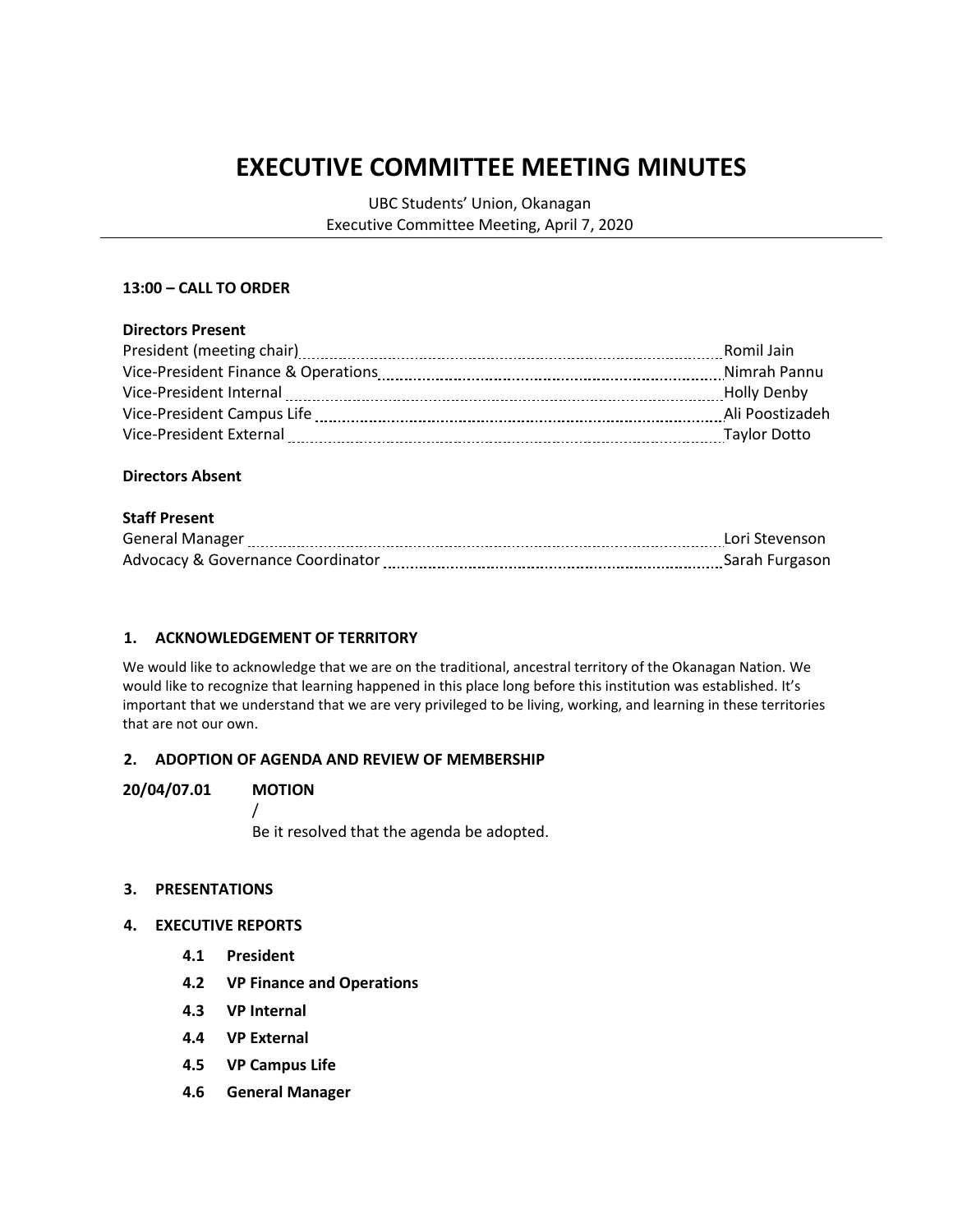#### **5. OLD BUSINESS**

# **6. NEW BUSINESS**

# **20/04/07.02 MOTION**

Be it resolved that the addendum to Fusion Express lease agreement regarding summer 2020 lease payments be approved as attached.

### **20/04/07.03 MOTION**

/

/

Be it resolved that the March honoraria for the Board of Directors be approved as presented.

## **7. INFORMATION ITEMS**

- **7.1 Discussion and Announcements**
	- **7.1.1 Emergency Bursary Fund**
	- **7.1.2 Executive Director Summer Requirements**
	- **7.1.3 Executive Director Transition**
- **8. ADJOURNMENT**